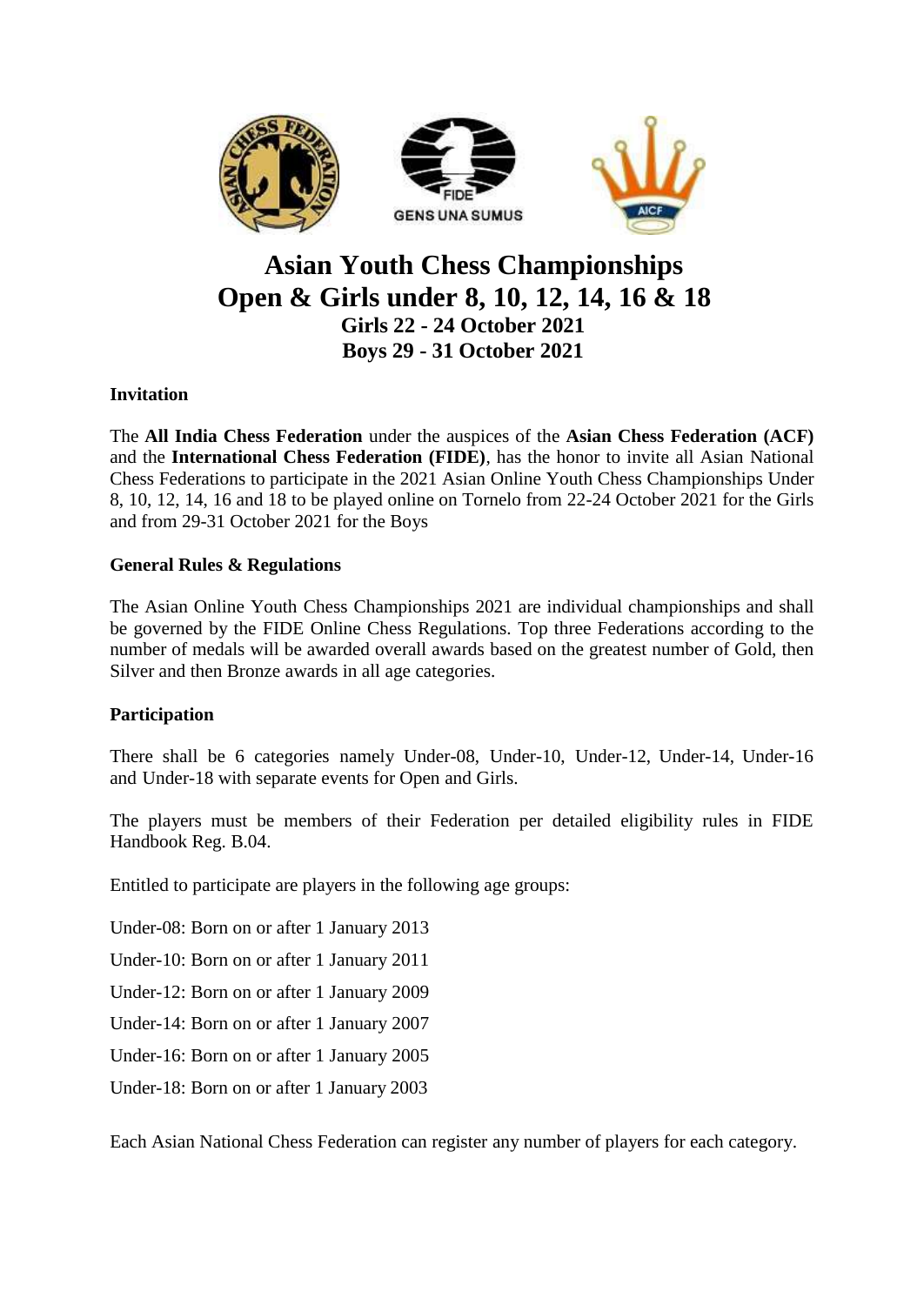Registration must be made by the national chess federations. Individual registrations will not be accepted. All players must have FIDE ID & Tornelo Account before registration.

The Chief of Delegation represents the Federation and takes full responsibility for the conduct of members of its delegation. They should instruct players how to open Task Manager Always on Top and to register Player Profiles on Tornelo.

By 1<sup>st</sup> October 2021, each federation accepting the invitation will send its entry using the attached Entry Form to the organizing federation with copies to the Asian Chess Federation.

#### **Financial Regulations**

The Entry Fee is \$50 per player. The fee must be paid together with registration by  $1<sup>st</sup>$ October 2021. After the deadline of  $1<sup>st</sup>$  October 2021, a late registration fine for each entry shall be \$25 per player.

Payments should be paid (bank charges paid by sender) to: Account Name: Asian Chess Federation Bank: Abu Dhabi Islamic Bank Address: Al Murabba Branch, Al-Ain, United Arab Emirates US Dollar Account Number: 11381190 SWIFT Code: abdiaead IBAN: AE640500000000011381190

Indian players should pay (bank charges paid by sender) to: Account Name: All India Chess Federation Acct Number : 50100231344151 Bank Name: HDFC Bank Address: KG Marg, New Delhi SWIFT CODE: HDFCINBB

All payments must be finalized on or before 1<sup>st</sup> October 2021. Players will not be paired until all payments and fees are cleared.

#### **Tournament System**

The tournaments shall be conducted as Swiss System competitions of 9 rounds and will be played according to FIDE Regulations for Online Chess with Supervision.

#### **Fair Play Rules**

Players may play only on laptop or desktop. Players should log into Zoom with their 3-letter country code, age category and name. The Zoom Arbiters per Age Category shall virtually inspect the Setup of Playing Devices and Zoom Set up of players before the start of each game. Only players are allowed access to his / her playing area.

Each player shall be monitored by cameras, front videocam and side panoramic camera. Only players with approved cameras and device set up will be allowed to play. The camera should show clear view of the player.

In each playing venue, the fair play measures should be applied in accordance with the FIDE Anti-Cheating Regulations and FIDE Anti-Cheating Protection Measures. Players shall be monitored by Tornelo Live Fair Play Reports.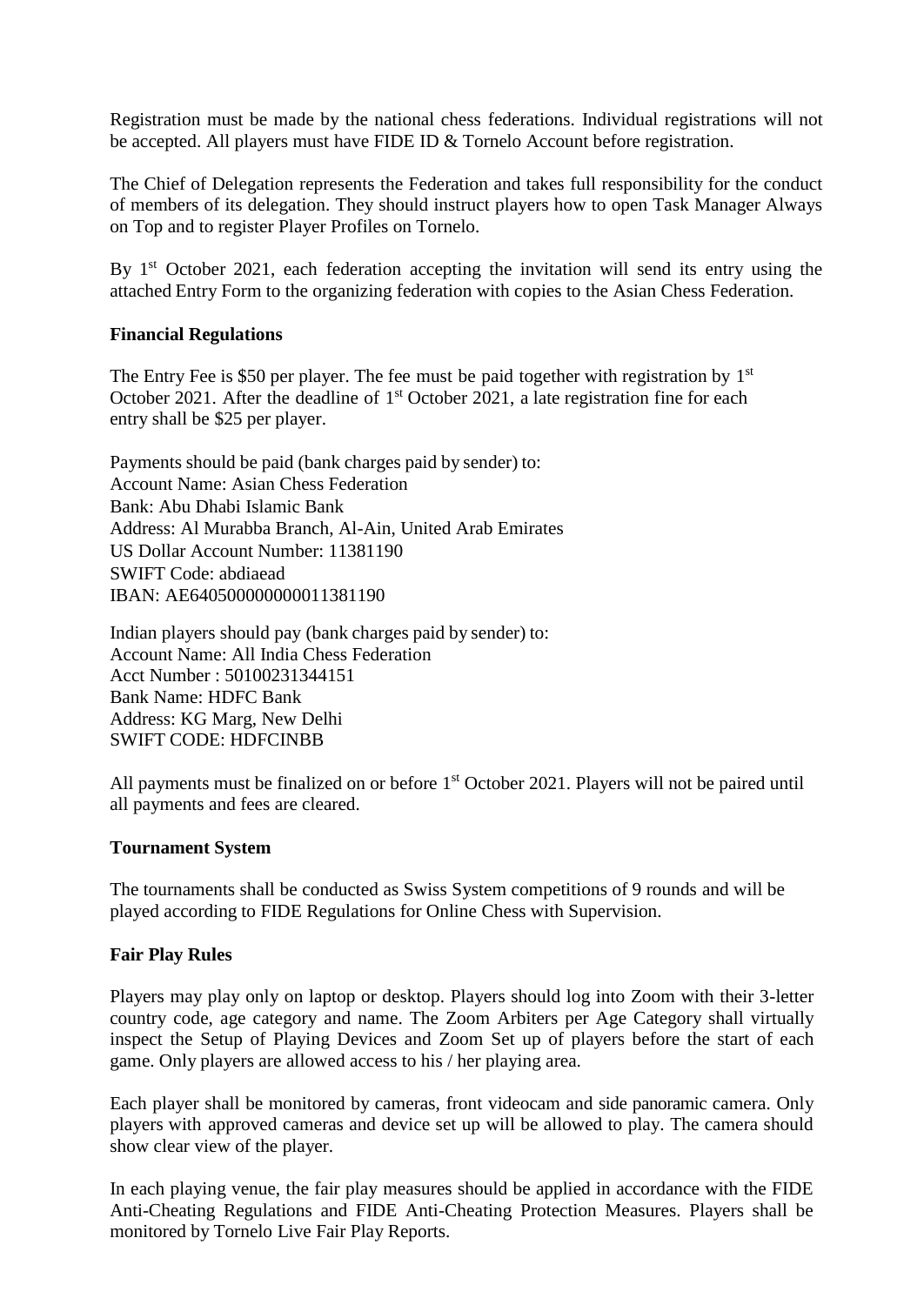Unless authorized by the arbiter, it is forbidden for anybody to use a mobile phone or other kind of communication or electronic device in the playing venue, or any contiguous area designated by the Zoom Arbiters.

The Zoom Arbiters should see that each player is connected to Zoom. Front Audio in Zoom should always be open during live games. Close the audio of the side camera to avoid feedback. It is not allowed for players to use headphones, earphones or virtual Zoom background. Playing venue should be well lit. There should be no external noise.

All participants shall comply and cooperate with the Fair Play rules. Players may be removed from the Championship at any time on final decision of the Chief Arbiter based on fair play rules.

All the players agree that they have no right to appeal the aforementioned actions either through arbitration, consultation or in a court of law within any jurisdiction. Participants have no right to appeal for pairings made during the Championship.

By registering in the Championship, players will not have the right to claim any financial compensation or redress related to the Championship.

For the success of the event the Organizer has the right to change the schedule with due notice, update the regulations or decide for any matter that is not mentioned in the current regulations.

## **Video Conferencing System (Zoom) Arbiters**

Before the game starts the VCS Arbiters assigned for each federation should make it mandatory that all computers run only one tab in one browser. No other website, application or software can be open on the playing device except Tornelo and Zoom.

Players should share their desktop screen in Zoom and make Task Manager "Always on top". The images of the video conferencing platform may be recorded by the organizer. It must be ensured that only the Chief Arbiter, the panel of experts, if any, and the members of Ethics and Disciplinary Commission (EDC) and Fair Play Commission (FPL) may access it if deemed necessary.

#### **Time Control:**

Time control is Rapid Play - Each player shall have 15 minutes for the game with the addition of 10 seconds per move starting from the first move. The clocks of all games shall be started by the Chief Arbiter.

#### **Pairings:**

Swiss pairings shall be made on Javafo (Tornelo/Swiss Manger). The highest seed shall receive White in the first round.

In the last round, players from the same federation who have more than 50% shall not be paired together if alternate pairings are available. Forbidden pairings shall be controlled by Swiss Manager. Pairings will be published in chess-results.com as soon as possible after each round unless there are pending appeals.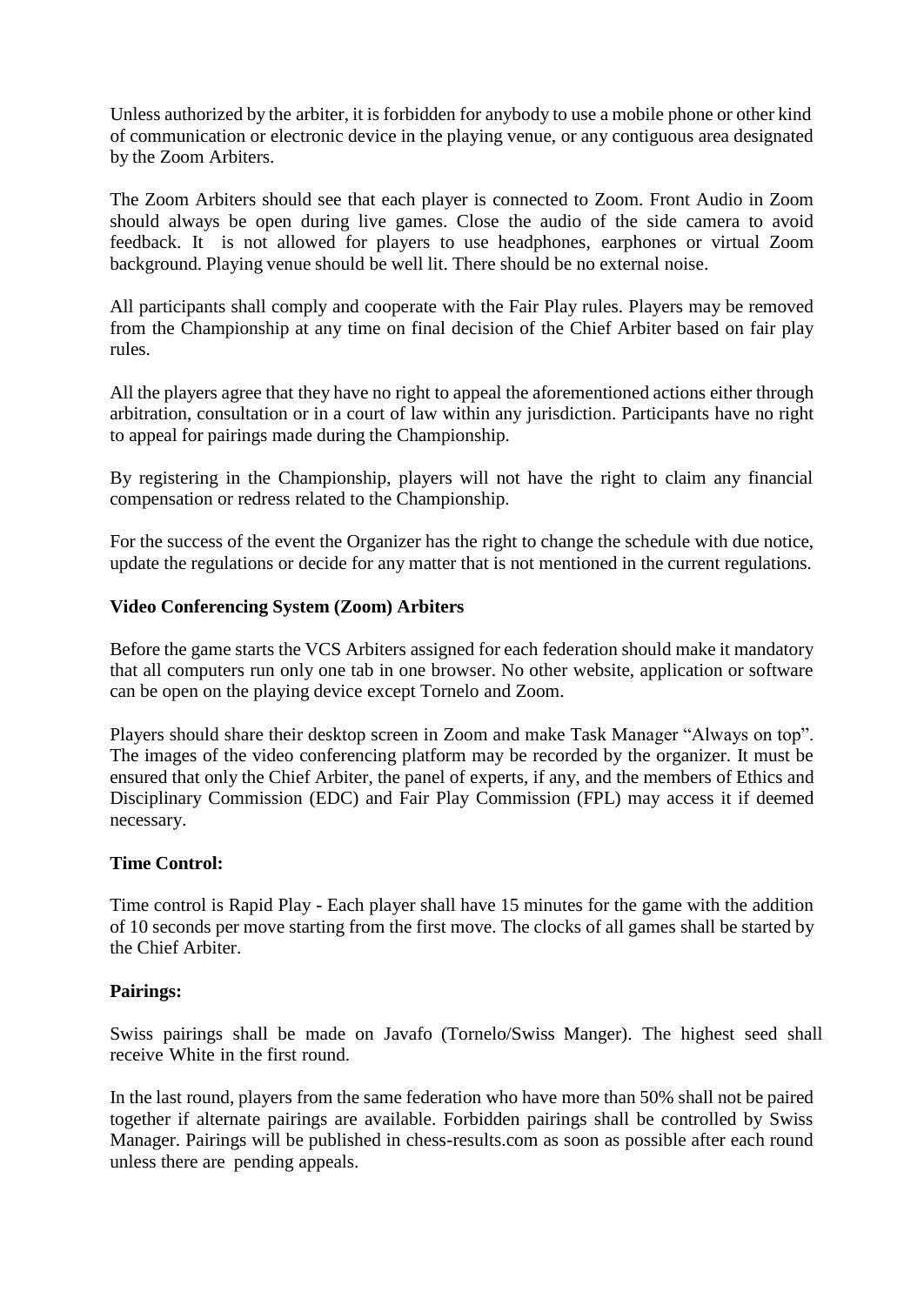# **Schedule:**

| <b>Date</b>                | <b>New Delhi</b><br><b>Time</b> | <b>Event</b>                        |
|----------------------------|---------------------------------|-------------------------------------|
| Thursday, 15 October 2021  | 11:30                           | <b>Technical Meeting</b>            |
|                            |                                 | <b>Heads of Delegations Only</b>    |
|                            |                                 | <b>Arbiters Meeting</b>             |
| Saturday, 16 October 2021  | 11:30                           | <b>Girls Tornelo Trial Run</b>      |
| Sunday, 17 October 2021    | 11:30                           | <b>Boys Tornelo Trial Run</b>       |
| 22 - 24 October 2021 Girls |                                 |                                     |
| Friday, 22 October 2021    | 10:00                           | $Set - up$ of Devices               |
|                            | 11:00                           | Opening                             |
|                            | 11:30                           | Round 1                             |
|                            | 13:00                           | Round 2                             |
|                            | 14:30                           | Round 3                             |
| Saturday, 23 October 2021  | 11:30                           | Round 4                             |
|                            | 13:00                           | Round 5                             |
|                            | 14:30                           | Round 6                             |
| Sunday, 24 October 2021    | 11:30                           | Round <sub>7</sub>                  |
|                            | 13:00                           | Round 8                             |
|                            | 14:30                           | Round 9                             |
| 29 - 31 October 2021 Boys  |                                 |                                     |
| Friday, 29 October 2021    | 10:00                           | Set - up of Devices                 |
|                            | 11:00                           | Opening                             |
|                            | 11:30                           | Round 1                             |
|                            | 13:00                           | Round <sub>2</sub>                  |
|                            | 14:30                           | Round <sub>3</sub>                  |
| Saturday, 30 October 2021  | 11:30                           | Round 4                             |
|                            | 13:00                           | Round 5                             |
|                            | 14:30                           | Round 6                             |
| Sunday, 31 October 2021    | $11:\overline{30}$              | Round <sub>7</sub>                  |
|                            | 13:00                           | Round 8                             |
|                            | 14:30                           | Round 9                             |
| Friday, 5 November 2021    | 11:30                           | Awards Ceremony<br>(Boys and Girls) |

# **Scoring**

Individual results will be calculated by game points. Scoring is one (1) point for a win, half (1/2) point for a draw and zero (0) for a loss.

# **Tie-break System**

The final ranking order of the players is determined by the number of points scored. If at the end of the tournament two or more players are tied for the first place or for any prize, the tie shall be broken in accordance with the following:-

- 1. Direct Encounter (if tied players have played against each other)
- 2. The greater number of wins
- 3. The greater number of games with black (un-played games shall be counted as played with white)
- 4. Buchholz cut 1
- 5. Buchholz